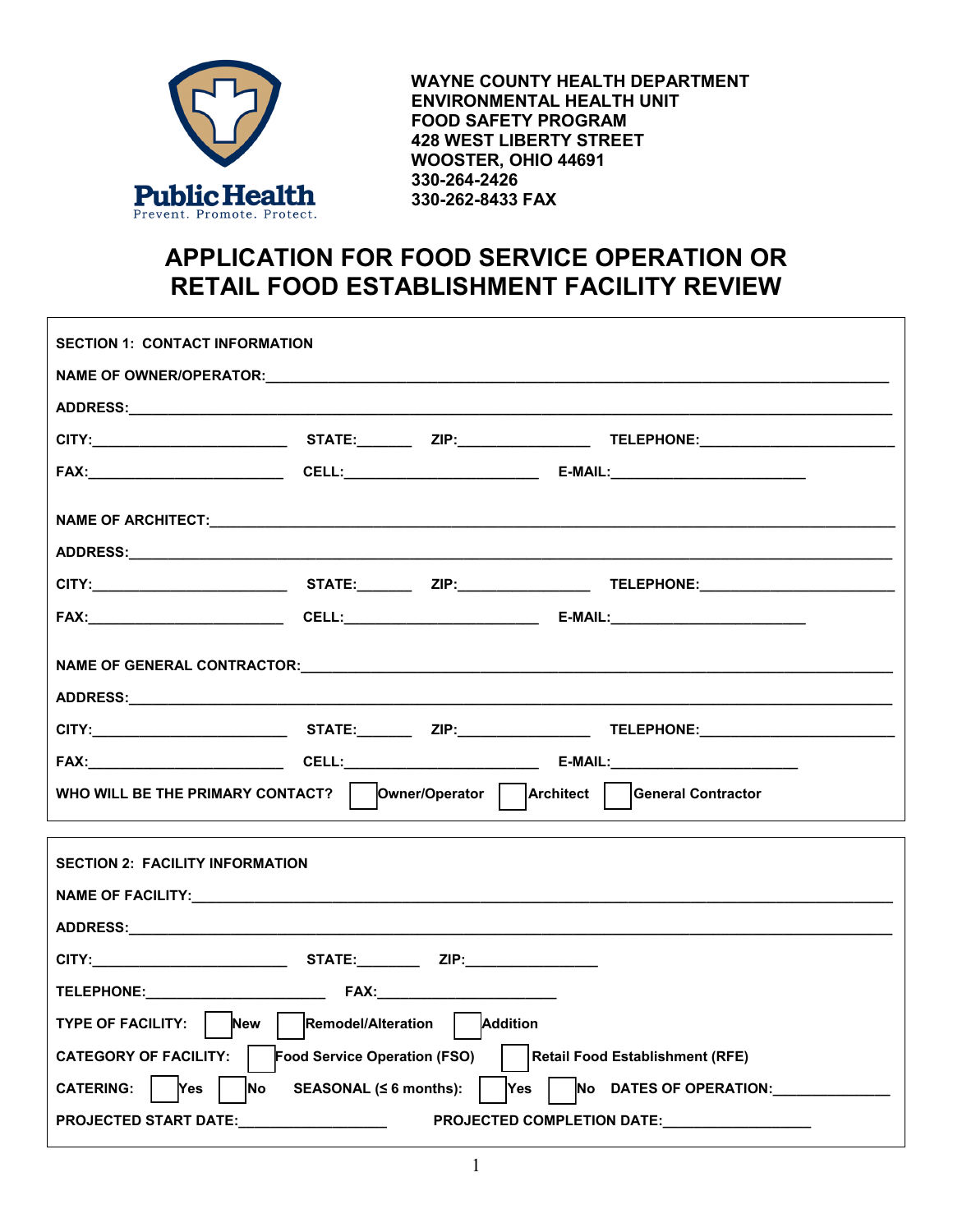| <b>SECTION 2: FACILITY INFORMATION CONTINUED</b>                                                                                                                                                                           |  |  |  |  |  |  |  |
|----------------------------------------------------------------------------------------------------------------------------------------------------------------------------------------------------------------------------|--|--|--|--|--|--|--|
| ft <sup>2</sup><br>TOTAL SQUARE FEET OF FACILITY (Areas for preparation, storage, serving/sales, and other related purposes):                                                                                              |  |  |  |  |  |  |  |
| <b>SEATING CAPACITY:</b>                                                                                                                                                                                                   |  |  |  |  |  |  |  |
| Public<br><b>WATER SUPPLY:</b><br>Private                                                                                                                                                                                  |  |  |  |  |  |  |  |
| NEGATIVE TOTAL COLIFORM BACTERIA RESULT AVAILABLE FOR PRIVATE WATER SUPPLY?<br>Yes<br>No                                                                                                                                   |  |  |  |  |  |  |  |
| <b>Public</b><br>Private<br>Semi-Public (Package Plant)<br><b>SEWAGE TREATMENT:</b>                                                                                                                                        |  |  |  |  |  |  |  |
| WAYNE COUNTY HEALTH DEPARTMENT APPLICATION FOR ONSITE SEWAGE TREATMENT SYSTEM SUBMITTED FOR<br><b>PRIVATE OR SEMI-PUBLIC SEWAGE SYSTEM:</b><br><b>Yes</b><br>No                                                            |  |  |  |  |  |  |  |
| <b>Grease Trap (Interior)</b><br>Grease Interceptor (Exterior)<br><b>NA</b><br><b>GREASE COLLECTION:</b><br>Capacity:___________gal.                                                                                       |  |  |  |  |  |  |  |
|                                                                                                                                                                                                                            |  |  |  |  |  |  |  |
| <b>SECTION 3: RISK CLASSIFICATION</b>                                                                                                                                                                                      |  |  |  |  |  |  |  |
| Please check ALL ITEMS applicable to the facility to determine the risk classification.                                                                                                                                    |  |  |  |  |  |  |  |
| <b>RISK LEVEL 1</b>                                                                                                                                                                                                        |  |  |  |  |  |  |  |
| Pre-packaged, time/temperature controlled for safety (TCS) foods<br>Non-time/temperature controlled for safety (TCS) beverages (list items):                                                                               |  |  |  |  |  |  |  |
|                                                                                                                                                                                                                            |  |  |  |  |  |  |  |
| Coffee-<br>Pre-packaged, refrigerated time/temperature controlled for safety (TCS) foods (list items):                                                                                                                     |  |  |  |  |  |  |  |
|                                                                                                                                                                                                                            |  |  |  |  |  |  |  |
| Pre-packaged, frozen time/temperature controlled for safety (TCS) foods (list items): ________________________                                                                                                             |  |  |  |  |  |  |  |
| Baby food, baby formula<br><b>Micro market</b>                                                                                                                                                                             |  |  |  |  |  |  |  |
| <b>RISK LEVEL 2</b>                                                                                                                                                                                                        |  |  |  |  |  |  |  |
| Baking of non-time/temperature controlled for safety (TCS) food                                                                                                                                                            |  |  |  |  |  |  |  |
| <b>Manufacturing of confectionary products</b><br>Bulk displays of unwrapped, non-time/temperature controlled for safety (TCS) foods                                                                                       |  |  |  |  |  |  |  |
| Re-packaging of non- time/temperature controlled for safety (TCS) food prepared elsewhere (list items):                                                                                                                    |  |  |  |  |  |  |  |
| Warming of food from a commercially processed hermetically sealed container and immediately handled for retail<br>sale or service                                                                                          |  |  |  |  |  |  |  |
| Maintaining hot time/temperature controlled for safety (TCS) foods at proper holding temperature until handled for                                                                                                         |  |  |  |  |  |  |  |
| retail sale or service if it was received at 135°F or above<br>Manufacture and bagging of ice for retail sale                                                                                                              |  |  |  |  |  |  |  |
| The operation only prepares and/or serves non-time/temperature controlled for safety (TCS) food (list items):                                                                                                              |  |  |  |  |  |  |  |
| Hand dipping of frozen desserts, frozen dessert dispenser                                                                                                                                                                  |  |  |  |  |  |  |  |
| Time/temperature controlled for safety (TCS) foods received in individual portions and served immediately<br>Foods, pre-packaged in individual portions, received from a licensed food operation or off premise commercial |  |  |  |  |  |  |  |
| processor and served cold or heated individually and immediately served                                                                                                                                                    |  |  |  |  |  |  |  |
| Foods received from a licensed food operation or off premise commercial processor in bulk quantities and<br>maintained and served at the same proper temperature as received                                               |  |  |  |  |  |  |  |
| <b>RISK LEVEL 3</b>                                                                                                                                                                                                        |  |  |  |  |  |  |  |
| Heat treatment dispensing freezer                                                                                                                                                                                          |  |  |  |  |  |  |  |
| Processing of produce for ready-to-eat sell<br>Cutting and grinding of meat products                                                                                                                                       |  |  |  |  |  |  |  |
|                                                                                                                                                                                                                            |  |  |  |  |  |  |  |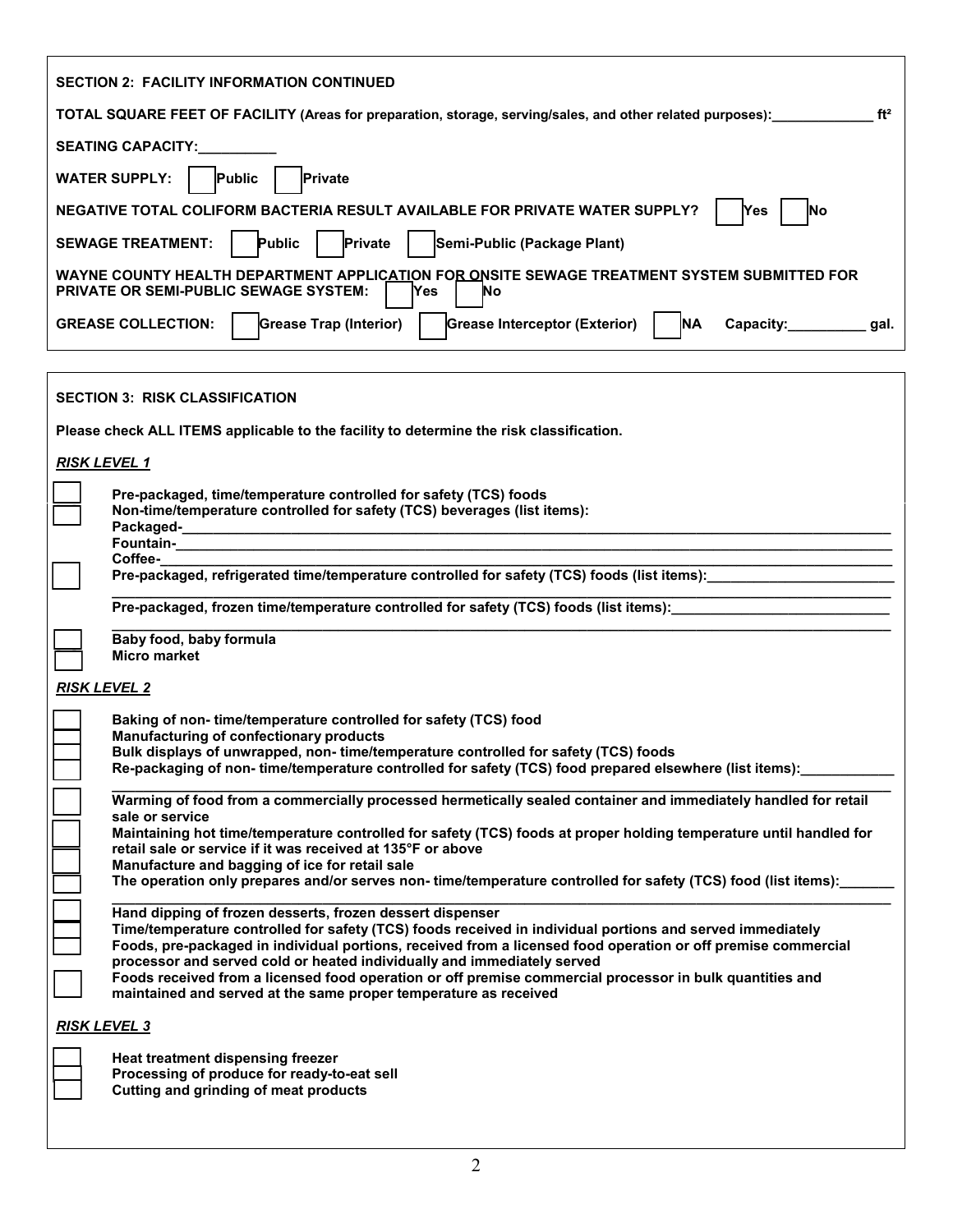| <b>SECTION 3: RISK CLASSIFICATION CONTINUED</b>                                                                                                                                                                                                                                                                                                                                                                                           |  |  |  |  |  |
|-------------------------------------------------------------------------------------------------------------------------------------------------------------------------------------------------------------------------------------------------------------------------------------------------------------------------------------------------------------------------------------------------------------------------------------------|--|--|--|--|--|
| <b>RISK LEVEL 3 CONTINUED</b>                                                                                                                                                                                                                                                                                                                                                                                                             |  |  |  |  |  |
| Slicing of lunch meat and cheese<br>Cook/serve<br>Cook/cool<br>Cook/hot hold<br>Cook/cool/cold hold<br>Heating of a product from an intact hermetically sealed package and held hot<br>Cook/cool/add additional raw ingredients/cold hold<br>Reheat in individual portions only                                                                                                                                                           |  |  |  |  |  |
| <b>RISK LEVEL 4</b>                                                                                                                                                                                                                                                                                                                                                                                                                       |  |  |  |  |  |
| Cook/cool/reheat/hot hold (list items): __________                                                                                                                                                                                                                                                                                                                                                                                        |  |  |  |  |  |
| Cook/hold/cool/reheat (with or without additional ingredients being added)<br>Time in lieu of temperature (list items):                                                                                                                                                                                                                                                                                                                   |  |  |  |  |  |
| Freezing of fish to destroy parasites before sale or serve in a ready- to-eat form, raw, raw-marinated, partially<br>cooked, or marinated- partially cooked fish<br>Reheats bulk quantities of leftover time/temperature controlled for safety (TCS) foods more than once every seven                                                                                                                                                     |  |  |  |  |  |
| days (list items):<br>Transports time/temperature controlled for safety (TCS) foods as a catering food service operation or commissary<br>food service operation<br>Serving primarily to a high risk clientele including immuno-compromised or elderly individuals in a facility that<br>provides either health care or assisted living                                                                                                   |  |  |  |  |  |
| Offers as a menu item raw time/temperature controlled for safety (TCS) meats, poultry products, fish, or shellfish or<br>foods with these raw time/temperature controlled for safety (TCS) food items as ingredients                                                                                                                                                                                                                      |  |  |  |  |  |
| <u>RISK LEVEL 4 (REQUIRES VARIANCE)</u><br>Canning<br>Reduced oxygen packaging<br><b>Bottling</b><br><b>Smoking for preservation</b><br>Selling of oyster, clam, mussel from shellfish tanks<br>Any process which deviates from the food code<br>Use of additives for preservation<br>Use of additives to render a food non-time/temperature controlled for safety (TCS)<br>Juice pressing<br><b>Custom processing</b>                    |  |  |  |  |  |
| Class 4<br>Class 1<br><b>Class 2</b><br>Class 3<br><b>Class 4 with Variance</b><br><b>RISK CLASSIFICATION:</b>                                                                                                                                                                                                                                                                                                                            |  |  |  |  |  |
| <b>SECTION 4: GENERAL INFORMATION</b><br><b>I. TYPE OF OPERATION PROPOSED:</b><br><b>METHOD OF SERVICE (Check all that apply):</b><br><b>RESTAURANT RELATED</b><br><b>Fast Food</b><br>∏able Service ∣<br>Take Out Menu<br>Delivery<br><b>Catering</b><br><b>Counter</b><br>Cafeteria<br>Drive In/Thru                                                                                                                                    |  |  |  |  |  |
| Commissary Buffet/Salad Bar   Tableside/Display Cooking<br><b>Bottling Alcoholic Beverages</b><br>Bar w/ Food Prep<br>Other:_<br><b>RETAIL RELATED</b>                                                                                                                                                                                                                                                                                    |  |  |  |  |  |
| <b>Grocery Store</b><br>Seafood/Fish<br>Convenience<br><b>Fresh Meat I</b><br><u>IDeli</u><br><b>Ice Production/Packaging</b><br>Commissary ∏<br>Smoked Fish<br>Self Service Bulk Items<br>Produce Processing  <br><b>Bakery</b><br><b>Water Bottling</b><br>Self-Service Baked Goods<br>Produce <sup>-</sup><br><b>Bottling Alcoholic Beverages</b><br><b>Mholesale Foods</b><br>Re-Package/Processor of:<br><b>Drive Thru</b><br>Other: |  |  |  |  |  |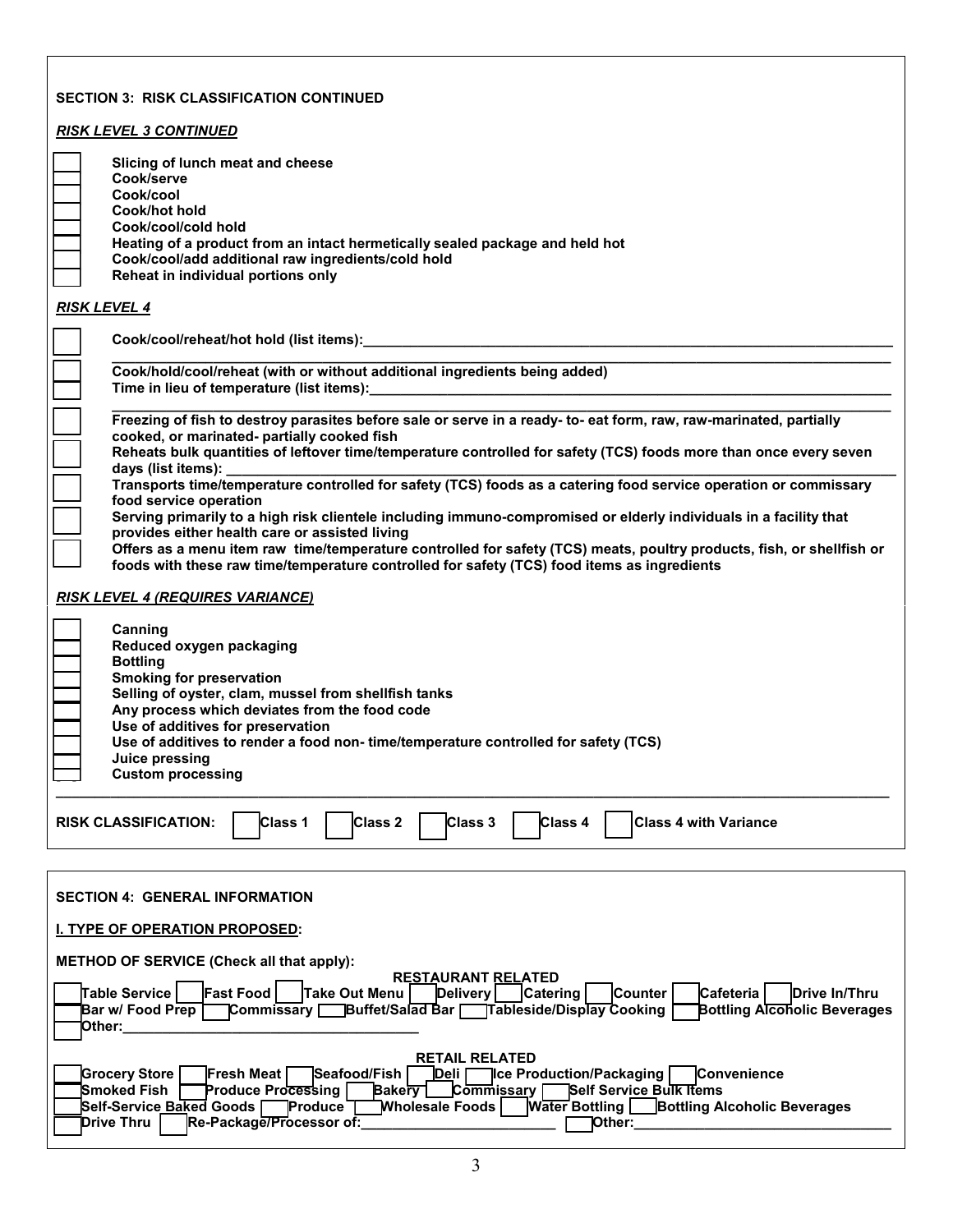| <b>SECTION 4: GENERAL INFORMATION CONTINUED</b>                                                                                                                                                                                                                               |                                                          |  |  |  |  |  |  |  |  |
|-------------------------------------------------------------------------------------------------------------------------------------------------------------------------------------------------------------------------------------------------------------------------------|----------------------------------------------------------|--|--|--|--|--|--|--|--|
| <b>Single Service Disposables</b><br><b>SERVICE STANDARDS:</b>                                                                                                                                                                                                                | Other_<br>Plates, Glassware, Silverware                  |  |  |  |  |  |  |  |  |
| Monday Tuesday Nednesday Wednesday<br><b>HOURS OF OPERATION:</b>                                                                                                                                                                                                              |                                                          |  |  |  |  |  |  |  |  |
| Thursday <b>Example 20 Friday Contract Contract Contract Contract Contract Contract Contract Contract Contract Contract Contract Contract Contract Contract Contract Contract Contract Contract Contract Contract Contract Contr</b>                                          |                                                          |  |  |  |  |  |  |  |  |
| II. MENU AND/OR RETAIL FOOD ITEMS:                                                                                                                                                                                                                                            |                                                          |  |  |  |  |  |  |  |  |
| For FSO: Include specific food items to be prepared and served. If possible, submit a written menu.<br>For RFE: Submit a written list of all categories of retail food items to be sold.                                                                                      |                                                          |  |  |  |  |  |  |  |  |
| <b>III. DRAWING TO SCALE CLEARLY INDICATING THE FOLLOWING:</b>                                                                                                                                                                                                                |                                                          |  |  |  |  |  |  |  |  |
| A. TOTAL AREA TO BE USED FOR THE FOOD SERVICE OPERATION OR RETAIL FOOD ESTABLISHMENT (SITE PLAN):<br>1. Building Size and Location on Lot<br>2. Lot Size Indicating Surrounding Roads/Streets, Parking Lot and Location of Grease Interceptor (If Applicable)<br>and Dumpster |                                                          |  |  |  |  |  |  |  |  |
| B. ALL PORTIONS OF THE PREMISES IN WHICH FOOD SERVICE OR RETAIL FOOD ESTABLISHMENT OPERATIONS ARE TO<br>BE CONDUCTED (ALL ROOM SIZES):                                                                                                                                        |                                                          |  |  |  |  |  |  |  |  |
| 1. Receiving                                                                                                                                                                                                                                                                  | 7. Dumpster Area                                         |  |  |  |  |  |  |  |  |
| 2. Storage (Indoor/Outdoor)                                                                                                                                                                                                                                                   | 8. Grease Disposal                                       |  |  |  |  |  |  |  |  |
| 3. Preparation<br>4. Cooking                                                                                                                                                                                                                                                  | 9. Utility/Laundry<br>10. Employee Locker/Break Room     |  |  |  |  |  |  |  |  |
| 5. Service/Dining/Sales                                                                                                                                                                                                                                                       | 11. Toilet Rooms                                         |  |  |  |  |  |  |  |  |
| 6. Warewashing                                                                                                                                                                                                                                                                |                                                          |  |  |  |  |  |  |  |  |
| <b>C. IDENTIFY USE FOR ENTRANCES AND EXITS:</b>                                                                                                                                                                                                                               |                                                          |  |  |  |  |  |  |  |  |
| 1. Fire Exits<br>2. Customer                                                                                                                                                                                                                                                  | 3. Employees<br>4. Deliveries                            |  |  |  |  |  |  |  |  |
|                                                                                                                                                                                                                                                                               |                                                          |  |  |  |  |  |  |  |  |
| D. LOCATION, NUMBER, AND TYPES OF PLUMBING FIXTURES, INCLUDING ALL WATER SUPPLY FACILITIES:<br>1. Sinks (Handwashing, Food Preparation, Mop, Warewashing)                                                                                                                     | 6. Mechanical Warewashing                                |  |  |  |  |  |  |  |  |
| 2. Toilets                                                                                                                                                                                                                                                                    | 7. Garbage Disposal                                      |  |  |  |  |  |  |  |  |
| 3. Floor Drains/Sinks                                                                                                                                                                                                                                                         | 8. Bar/Beverage Stations                                 |  |  |  |  |  |  |  |  |
| 4. Grease Trap or Grease Interceptor<br>5. Hot Water Tank                                                                                                                                                                                                                     | 9. Dipper Wells<br>10. Outside Spigots/Hydrants          |  |  |  |  |  |  |  |  |
|                                                                                                                                                                                                                                                                               |                                                          |  |  |  |  |  |  |  |  |
| E. PLAN OF LIGHTING, BOTH NATURAL AND ARTIFICIAL:<br>1. Location of windows and/or skylights                                                                                                                                                                                  |                                                          |  |  |  |  |  |  |  |  |
| 2. Type and location of all interior lighting fixtures for the following areas:                                                                                                                                                                                               |                                                          |  |  |  |  |  |  |  |  |
| A. Food Preparation                                                                                                                                                                                                                                                           | <b>E.</b> Bar/Beverage Stations                          |  |  |  |  |  |  |  |  |
| B. Storage (Indoor/Outdoor)<br>C. Warewashing                                                                                                                                                                                                                                 | <b>Service/Dining/Sales</b><br>F.                        |  |  |  |  |  |  |  |  |
| D. Toilet Rooms                                                                                                                                                                                                                                                               | G. Handwashing<br>H. Equipment and Utensil Storage       |  |  |  |  |  |  |  |  |
| <b>F. A FLOOR PLAN SHOWING THE GENERAL LAYOUT OF FIXTURES AND EQUIPMENT</b>                                                                                                                                                                                                   |                                                          |  |  |  |  |  |  |  |  |
|                                                                                                                                                                                                                                                                               |                                                          |  |  |  |  |  |  |  |  |
| G. BUILDING MATERIALS AND FINAL SURFACE FINISHES FOR FLOORS, WALLS, & CEILINGS IN THE FOLLOWING AREAS:<br>1. Receiving                                                                                                                                                        | 6. Warewashing                                           |  |  |  |  |  |  |  |  |
| 2. Storage (Indoor/Outdoor)                                                                                                                                                                                                                                                   | 7. Utility/Laundry                                       |  |  |  |  |  |  |  |  |
| 3. Preparation                                                                                                                                                                                                                                                                | 8. Employee Locker/Break Room                            |  |  |  |  |  |  |  |  |
| 4. Cooking<br>5. Service/Dining/Sales                                                                                                                                                                                                                                         | 9. Toilet Rooms<br>10. Dumpster Area (Floor and/or Wall) |  |  |  |  |  |  |  |  |
| H. AN EQUIPMENT LISTING:                                                                                                                                                                                                                                                      |                                                          |  |  |  |  |  |  |  |  |
| For New Equipment: Manufacturer, Model Numbers and Specification Sheets                                                                                                                                                                                                       |                                                          |  |  |  |  |  |  |  |  |
| For Used or Existing Equipment: Manufacturer, Model Numbers and Specification Sheets (Indicate as Used and/or Existing)                                                                                                                                                       |                                                          |  |  |  |  |  |  |  |  |
|                                                                                                                                                                                                                                                                               |                                                          |  |  |  |  |  |  |  |  |
|                                                                                                                                                                                                                                                                               |                                                          |  |  |  |  |  |  |  |  |
|                                                                                                                                                                                                                                                                               |                                                          |  |  |  |  |  |  |  |  |